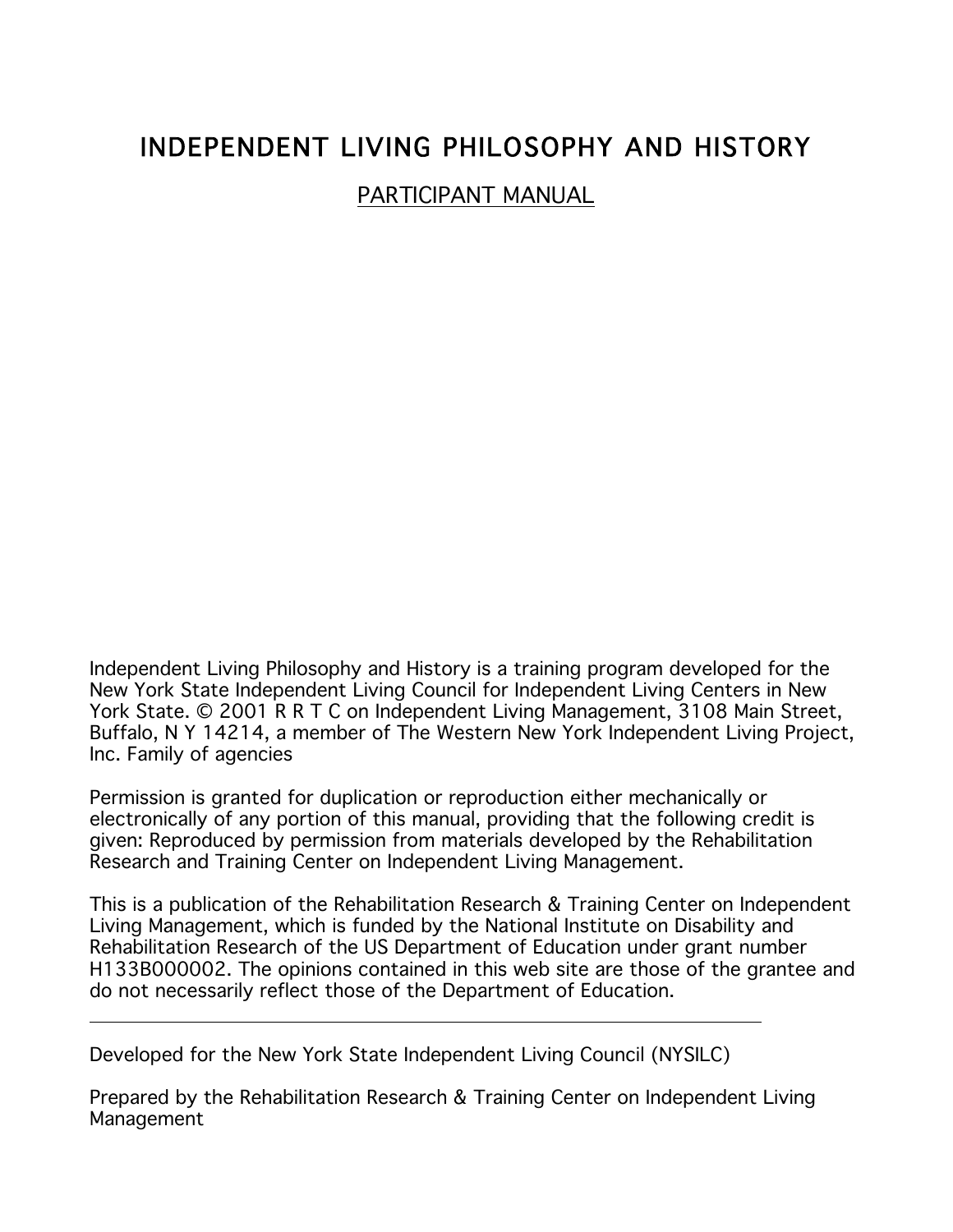Funding Provided by the New York State Office of Vocational and Educational Services for Individuals with Disabilities (VESID)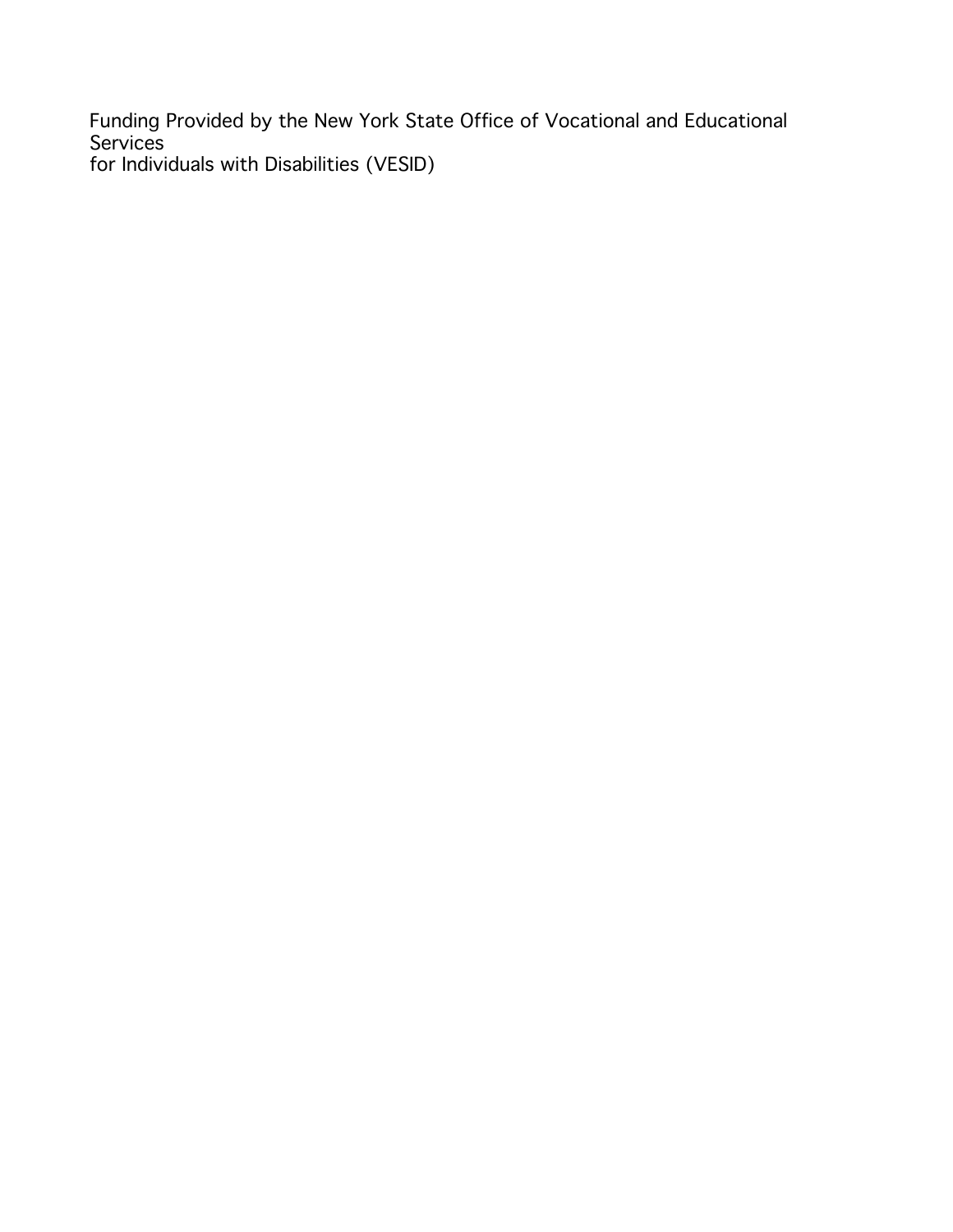# I. Workshop Objectives

The objectives for today's workshop are:

- To identify the origins and understand the development of Independent Living Philosophy.
- To explore the history of Disability Rights and Independent Living.
- To examine how Independent Living Philosophy impacts the structure and operation of Independent Living Centers.

## II. IL Philosophy

Definition of a Philosophy:

• A philosophy is a collection of beliefs, values and principles that guide people and organizations.

Beliefs of People with Disabilities

- People with disabilities are individuals. Each is unique, even when their disability is similar (not all wheelchair users can transfer).
- People with disabilities know best what they need and what works for them.
- People with disabilities are not static. Issues and needs may change over time due to changes in the person's disability.
- People with disabilities are not broken and do not need to be fixed. (Some can be treated but not fixed.)
- People with disabilities have goals and desires just like non-disabled and have the same rights as non-disabled.
- Programs for people with disabilities should include all disability types and be managed by people with disabilities.

#### Beliefs and I L Philosophy

- NO Stereotyping or Assumptions
	- $\circ$  Each person should be treated as a unique individual without assumptions based on their disability.
	- o People should not assume they know what is best for a person with a disability based on their education, good intentions, their own disability or background.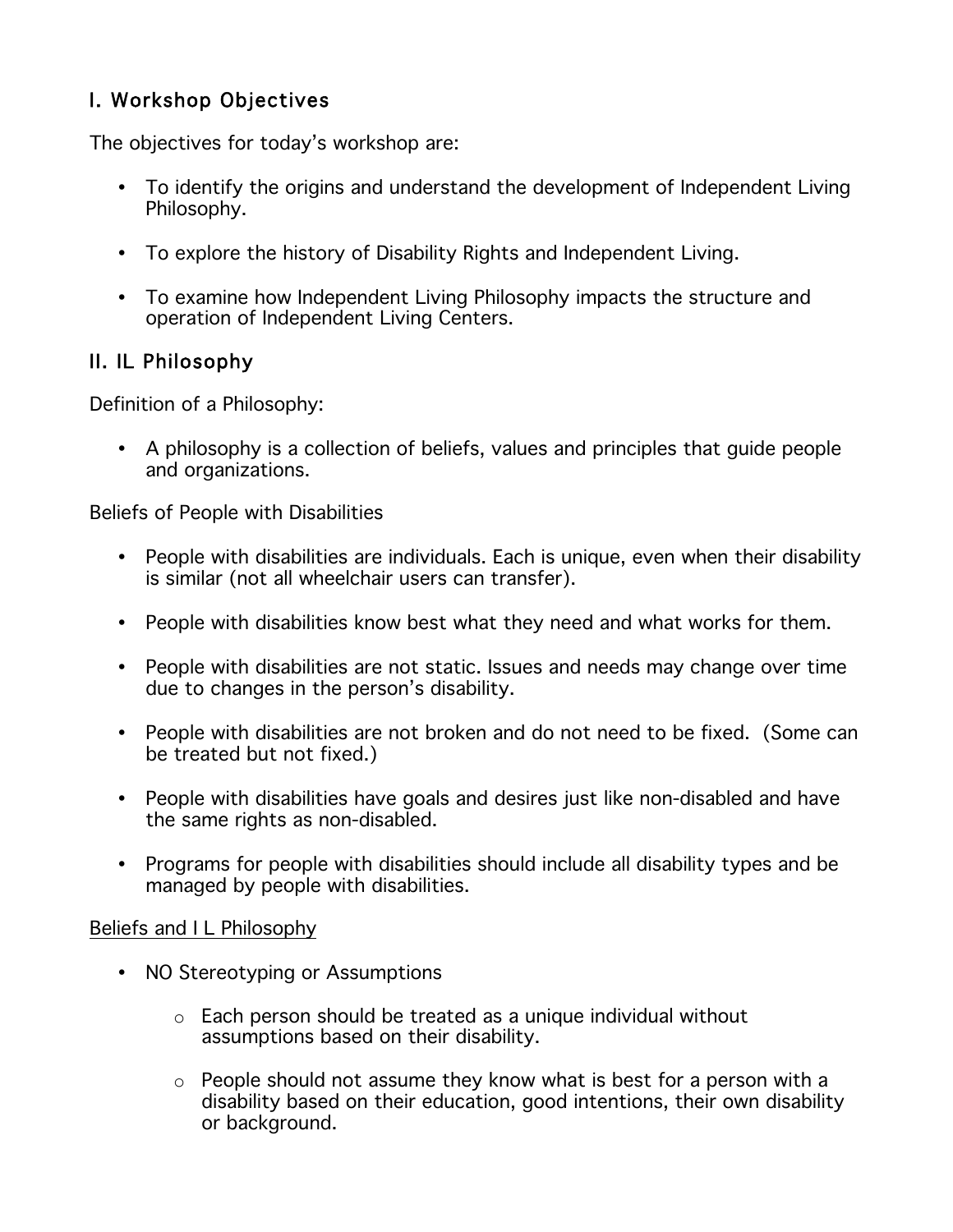- o There is no "one size fits all" or "what worked last year should work this year" answer to issues and needs.
- o Disabling conditions can change and so can personal and assistive equipment needs.
- Being disabled is not a death sentence.
	- o Many disabilities are permanent and can not be treated or cured with medicine (blindness, deafness, spinal cord injury, cerebral palsy, learning disabilities.)
	- $\circ$  People with these disabilities are not sick or broken. Their "condition" may limit their ability to engage in some activities or require that they modify the way they engage in activities.
	- $\circ$  Their condition does not prevent them from participating in life.
	- o Other permanent disabilities may be treatable (mental illness, diabetes, lupus) but not completely cured.
	- o These "disabling conditions" are a "normal" part of those individuals, just like nearsightedness or farsightedness is a "normal" limitation of sight. Prescribed care for people with disabilities should not limit their inclusion in life activities.
- Freedom of Choice/Self Determination.
- People with disabilities work, go to school, get married, have children, buy houses and do all the things non-disabled people do.
- People with disabilities have the same rights and freedoms that non-disabled have.
- People with disabilities have the right to make choices and change their mind.
- No person, family member, government official or agency, educator, employer or medical professional has the right to make decisions or choices for a person with a disability without their consent.
- Children with disabilities have the same rights as non-disabled children.

Influencing factors in the development of IL Philosophy?

• Public/community view of disability.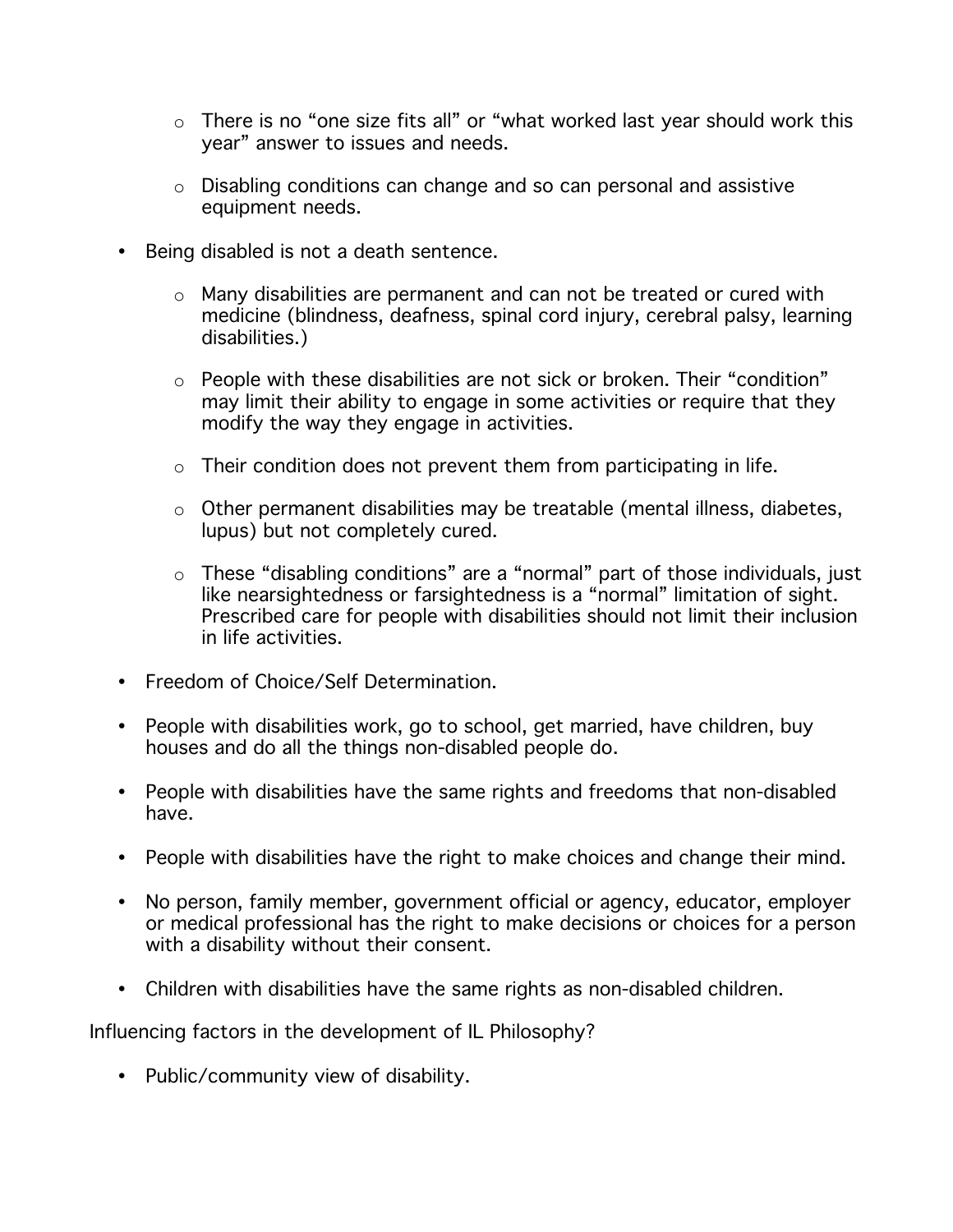- $\circ$  People with disabilities made the public uncomfortable and should be shut away from society. Special schools, nursing homes or hospitals were the best places for the disabled. They could be cared for and allowed to live in a protected environment for their own safety. Pity for "those unfortunates" often resulted in people turning away from or being overly helpful to people with disabilities.
- Medical view of disability (The Medical Model)
	- $\circ$  The physician is the expert; the patient is expected to cooperate and assume the "sick role." A "sick" person is exempt from normal responsibilities and activities. The main purpose of medical treatment is to provide restorative care. People with disabilities were not well and needed medical care to help them fit into society. Like fixing a broken bone, medicine believed that a disability should be fixed.
- Regulatory view of disability
	- o Severely disabled people needed to be cared for because they cannot work and are unable to care for and support themselves. People with disabilities did not have the same rights as "normal" people in society. Laws were passed to protect people with disabilities and protect society from people with disabilities. People with some disabilities could be a danger to themselves and others.

Shifts in society that changed points of view about people with disabilities.

- US Civil Rights Movement Equal Rights.
	- o The Civil Rights Act of 1964 banned discrimination based on age, gender, race or ethnic origin. Although the law did not include people with disabilities, it did raise their awareness that they could achieve equal rights under the law.
	- o By making it illegal to discriminate in employment, it opened the door to making employment discrimination based on disability illegal. It also required municipalities to provide people with disabilities the opportunity to vote and run for elected office.
- Consumerism Movement- Consumer Control.
	- o The consumerism movement gained recognition and popularity through the efforts of "Nader's Raiders" and consumer research groups. Work in consumer product safety and the development of a Consumer Product Safety Commission gave consumers the power to demand quality and choice in the products and services they purchased.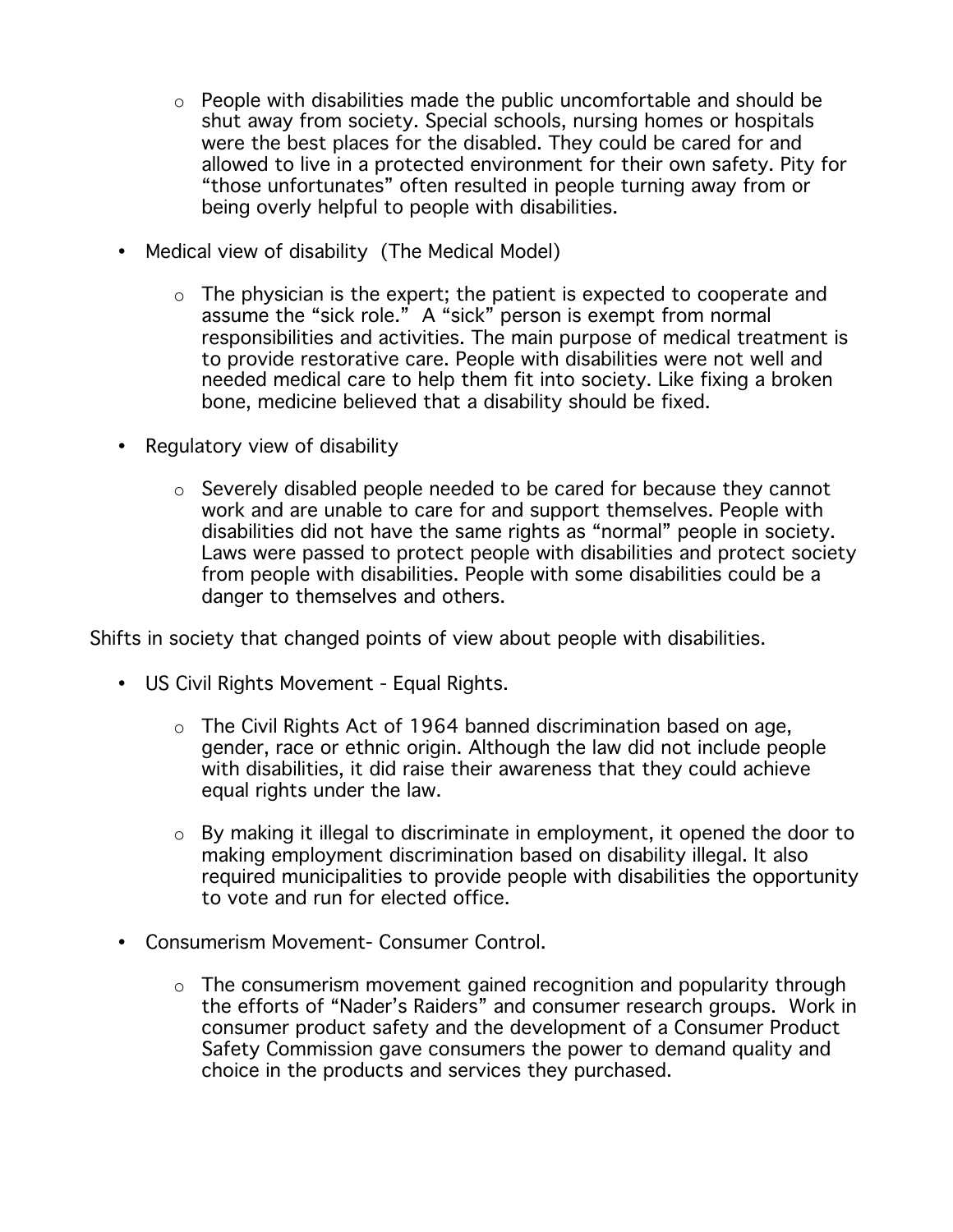- $\circ$  This eventually included medical care and equipment for people with disabilities. Consumer control, a critical element of I L Philosophy, can be attributed to the consumerism movement.
- Self-Help Movement Peer Support
	- o With roots established in support group programs like Alcoholics Anonymous, people with disabilities connected to the Self-Help movement because of the peer-to-peer relationship and support. They believed that individuals with the same or closely similar disability, best understood and appreciated the challenges faced by their peers. Sharing peer perspective and experience is an integral part of I L Philosophy and independent living. Similar to the Consumerism movement, Self-Help allowed people to exercise control over their own life and problems.
- Deinstitutionalization Movement
	- $\circ$  Institutionalization was common for a range of disabilities. The majority of people with mental illness, learning disabilities multiply disabled and severely physically disabled were often in institutions. Deinstitutionalization is based on the idea that to achieve "normal" behavior, the person should be in as "normal" a setting as possible.
	- $\circ$  Providers and parents of people with developmental disabilities supported this idea and worked toward de-institutionalization.
	- o "Warehousing" children in nursing homes and special schools was another form of institutionalization. As "main-streaming" programs became more popular, parents and individuals demanded placement in regular schools and learning centers, allowing for a normal home life. Deinstitutionalization allowed people with disabilities to be a part of their community and not be shut away from society. It also supported greater self-determination for the individual.
- Demedicalization Movement Health Care Decision Making.
	- o Moving away from traditional "doctor / patient" roles, the demedicalization movement embraced the person's involvement in their own health care and in exploring alternative medical options. Combined with the consumerism movement, "patients" were empowered and exercised control in requesting alternative treatment methods in health care decisions.
	- $\circ$  The extent of "consumer control" includes the person's right to refuse treatment, even when needed to sustain life. This supports the I L Philosophy belief of self-determination and consumer control in life and death.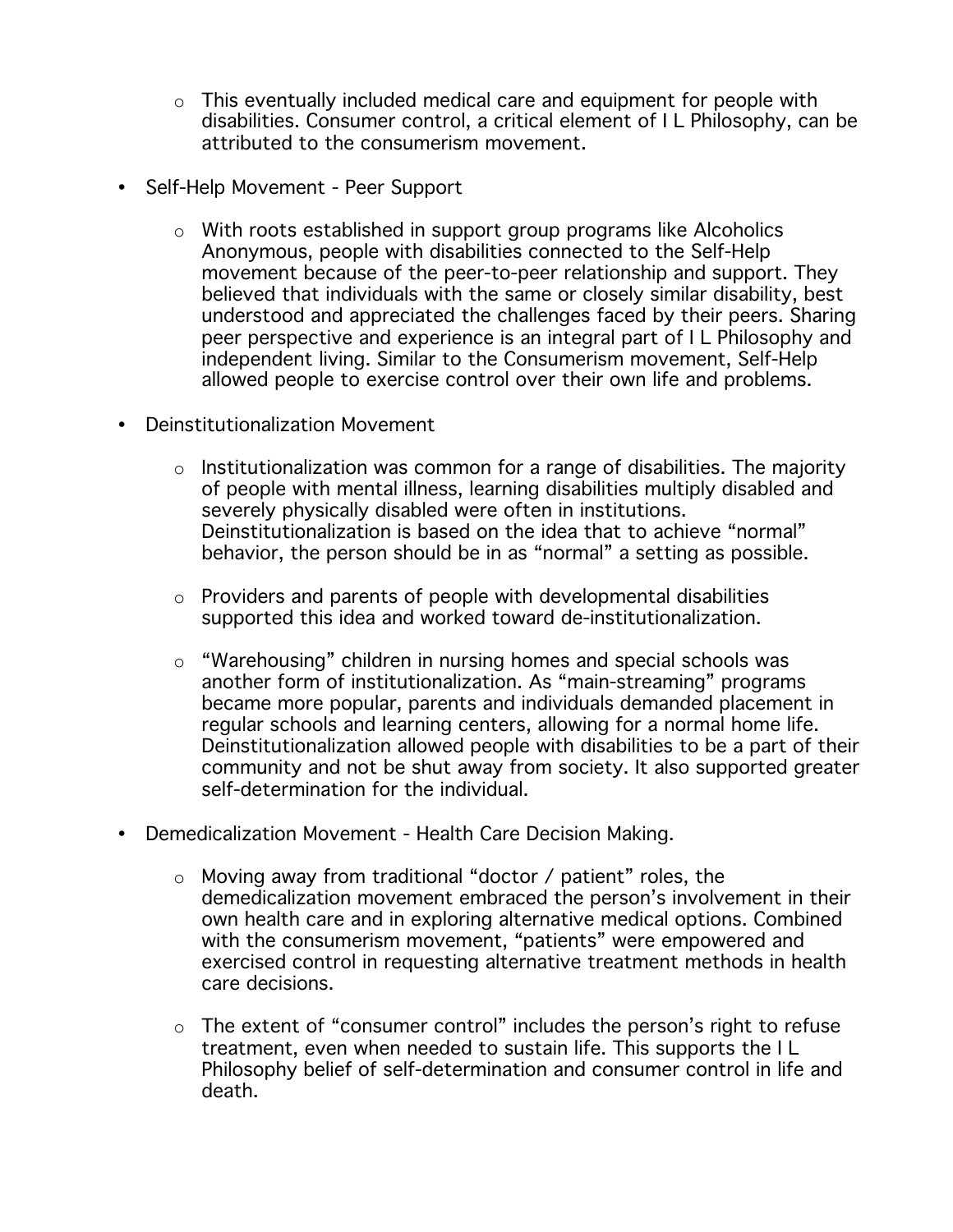To better understand the Independent Living Paradigm by Gerben DeJong, refer to the attached table.

For a more detailed review of these movements described above, refer to the attached article entitled, "History of Independent Living," by Gina McDonald and Mike Oxford.

# III. History of Disability Rights and Independent Living

Independent Living and Disability Rights Timeline.

The following is a select list of national milestones highlighting people, events and legislation that effect independent living and disability rights.

- 1972 The Berkeley Center for Independent Living was founded by Ed Roberts and associates with funds from the Rehabilitation Administration. It is recognized as the first center for independent living.
- 1973 The Rehabilitation Act of 1973 was passed. Sections 501, 503 and 504 prohibited discrimination in federal programs and services and all other programs or services receiving federal funds. Key language in the Rehabilitation Act, found in Section 504, states "No otherwise qualified handicapped individual in the United States, shall, solely by reason of his handicap, be excluded from the participation in, be denied the benefits of, or be subjected to discrimination under any program or activity receiving federal financial assistance."
- 1975 The Education of All Handicapped Children Act (PL 94-142) required free, appropriate public education in the least restrictive setting. This Act was later renamed The Individuals With Disabilities Education Act (IDEA).
- 1977 Joseph Califano, U.S. Secretary of Health, Education and Welfare, refused to sign meaningful regulations for Section 504. After an ultimatum and deadline, demonstrations took place in ten U.S. cities on April 5th. The sit-in at the San Francisco Office of the U.S. Department of Health, Education and Welfare lasted until May  $1<sup>st</sup>$ . More than 150 demonstrators refused to disband. This action became the longest sit-in at a federal building to date. Section 504 regulations were issued.
- 1978 Title VII of the Rehabilitation Act Amendments of 1978 established the first federal funding for consumer-controlled independent living centers and created the National Council of the Handicapped under the U.S. Department of Education.
- 1983 The World Institute on Disability (WID) was established by Ed Roberts, Judy Heumann and Joan Leon.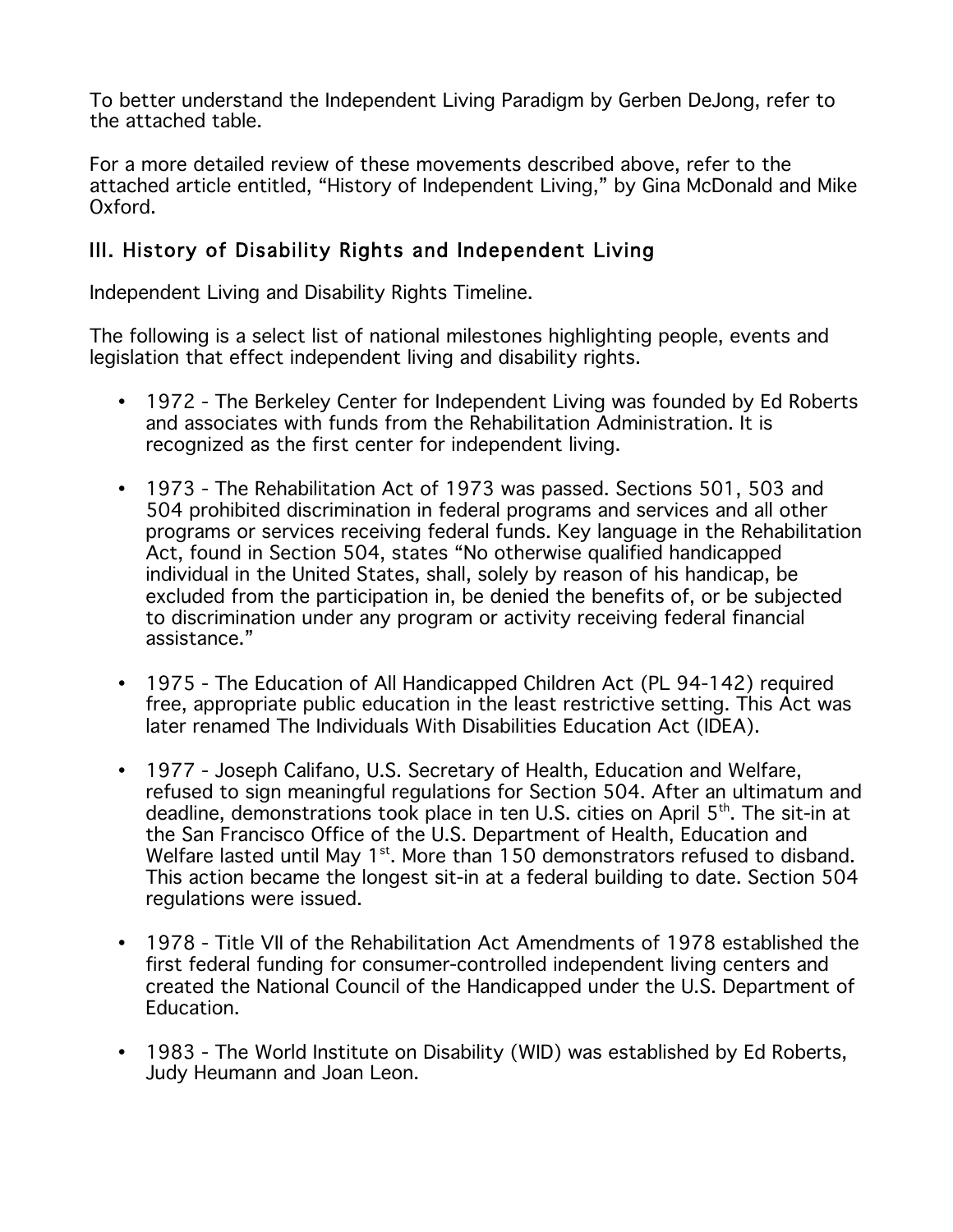• 1988 - The Civil Rights Restoration Act counteracted bad case law by clarifying Congress' original intention. Under the Rehabilitation Act, discrimination in any program or service that is receives federal funding – not just the part which actually and directly receives the funding – is illegal.

The Fair Housing Act amendments prohibited housing discrimination against people with disabilities and families with children. It also provided for architectural accessibility of certain new housing units, renovation of existing units and accessibility modifications at the renter's expense.

• 1990 - The Americans with Disabilities Act was signed by George W. Bush. The Act provided comprehensive civil rights protection for people with disabilities. Closely modeled after the Civil Rights Act & Section 504, the law was the most sweeping disability rights legislation in history. It mandated that local, state and federal governments and programs be accessible, that businesses make "reasonable accommodations" for disabled workers and that public businesses make "reasonable modifications" to ensure access. The act also mandated access in transportation, communication, and in other areas of public life.

The Education for All Handicapped Children Act was amended and renamed the Individuals with Disabilities Education Act (IDEA).

- 1992 Amendments to the Rehabilitation Act were infused with the philosophy of independent living. Provisions for Statewide Independent Living Councils (SILC's) were added.
- 1999 The Ticket to Work and Work Incentives Improvement Act (TWWIIA) was enacted to improved Social Security and health care barriers to work for people with disabilities.

The following items are milestones achieved in New York State over the past four years.

- 1999 –Passage of the New York State Special Education Reform Act.
- 2000 Federal Court decision that mandates New York State counties are solely responsible for the accessibility of polling places.
- 2001 Advocate Ted Galusha takes New York State and DEC to Federal Court and wins a consent decree that improves access and opens specific state trails to people with disabilities.

Advocates ensure that the revised building code maintains 100% adaptability in new apartments with four or more dwelling units.

Alternative Format Legislation becomes law. Ensures, among other things, that students with disabilities have access to all instructional materials in accessible format.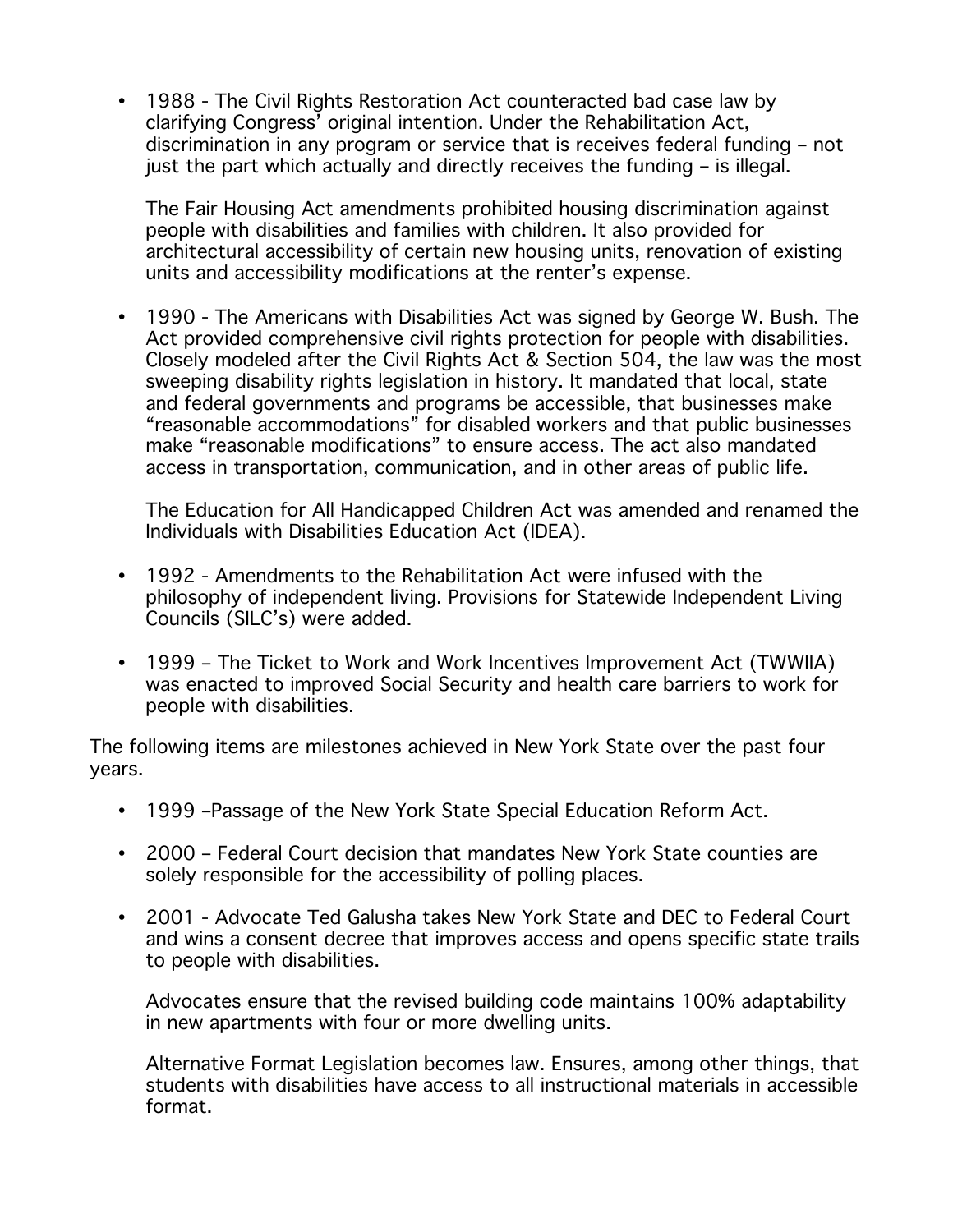• 2002 – Enactment of a Medicaid Buy-In program for New Yorkers with disabilities.

# IV. Operation of ILC's

Taken from the Standards of Service and Operation, Title 7 Standards (725) of Rehabilitation Act of 1992, as amended.

The Center shall promote and practice independent living philosophy of:

- Consumer control of the center regarding decision making, service delivery, management, the establishment of policy and the direction of the center,
- Self-help and self-advocacy,
- The development of peer relationships and peer role models,
- And equal access of individuals with severe disabilities to society and to all services, programs, activities, and facilities, whether public or private and regardless of funding source.

What Do I L Philosophy Standards Mean?

- Consumer Control of the center regarding decision making, service delivery, management, the establishment of policy and the direction of the center.
	- $\circ$  The center will have a Board that is the principal governing body of the center and a majority of which shall be composed of individuals with severe disabilities. The center will ensure that the majority of the staff, and individuals in decision-making positions of the center are individuals with disabilities.
- Cross disability representation managers, staff members, board members, committee members, volunteers and consumers are individuals with differing disabilities from the community.
- Community based The center, the staff and the board members are from the community they serve. Services offered and advocacy issues addressed originate from the needs of the consumers from the community.
- Non-Residential –Although centers can provide housing assistance, they are prohibited from offering residential services. This does not prevent centers from actively promoting accessible housing programs in their community.

I L Philosophy, Services, and Systems Advocacy.

• Besides providing the four core services (i.e., peer counseling, information and referral, independent living skills instruction, and self and systems advocacy), centers can provide services consistent with the Act and the State Plan for Independent Living (SPIL).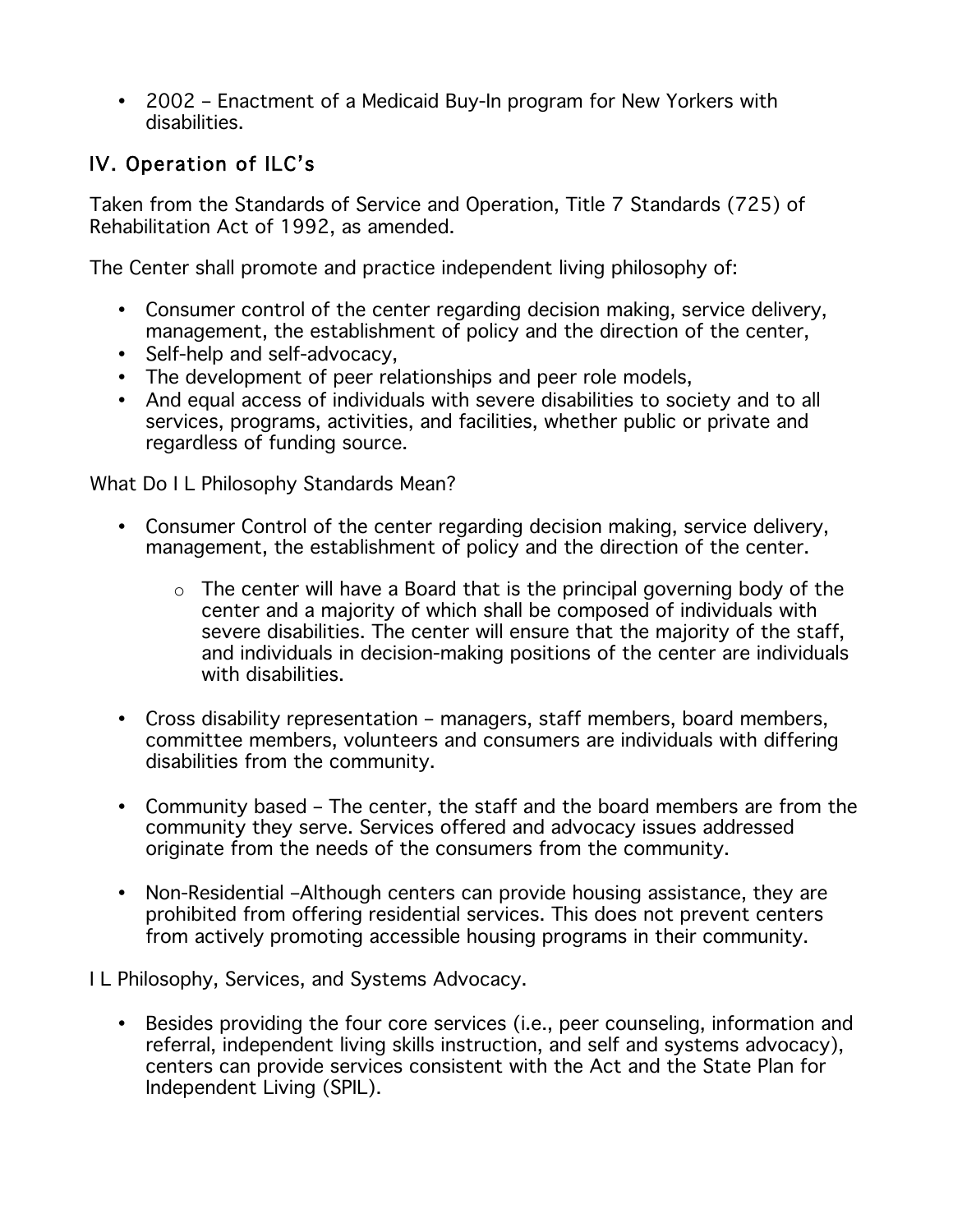- Centers must also participate in systems advocacy activities. Such activities represent:
	- o A core service,
	- o A purpose of Chapter 1, Title VII of the Rehabilitation Act, as amended.
	- o Allows a consumer to maximize personal leadership, empowerment, independence, and productivity.
	- o Addresses a systemic barrier or issue so that future generations won't have to experience the same problems (i.e., Medicaid Buy-In).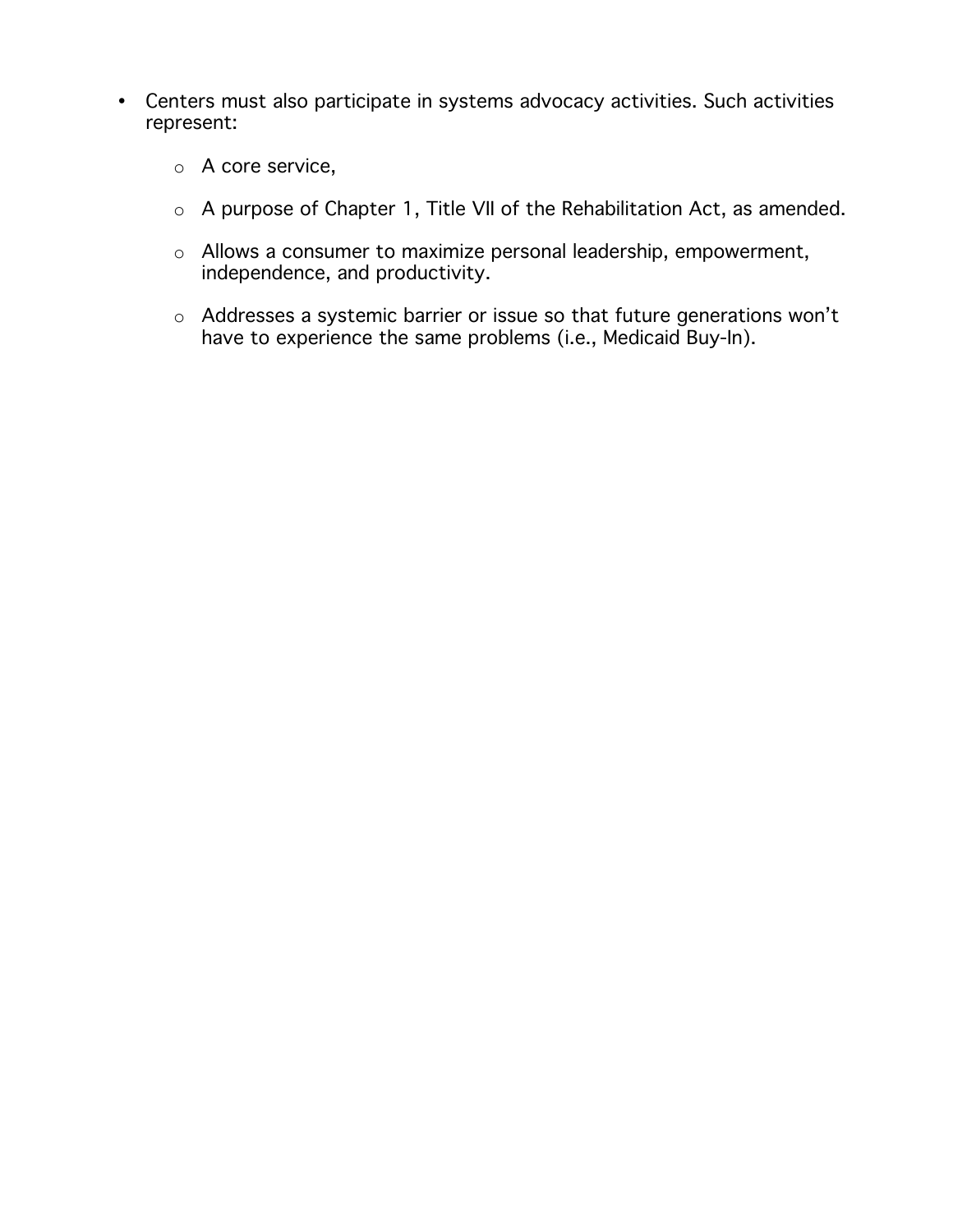| INDEPENDENT LIVING PARADIGM, DeJong <sup>1</sup>                       |                                                                                                                                 |                                                                                     |
|------------------------------------------------------------------------|---------------------------------------------------------------------------------------------------------------------------------|-------------------------------------------------------------------------------------|
| Table 1: Comparison of Rehabilitation and Independent Living Paradigms |                                                                                                                                 |                                                                                     |
| Item                                                                   | Rehabilitation<br>paradigm                                                                                                      | Independent living<br>paradigm                                                      |
| Definition of problem                                                  | Physical impairment/<br>lack of vocational skill                                                                                | Dependence on<br>professionals,<br>relatives, etc.                                  |
| Locus of problem                                                       | In individual                                                                                                                   | In environment: in the<br>rehab process                                             |
| Solution to problem                                                    | Professional<br>intervention by<br>physician, physical<br>therapist,<br>occupational<br>therapist, voc rehab<br>counselor, etc. | Peer counseling,<br>advocacy self-help,<br>consumer control,<br>removal of barriers |
| Social role                                                            | Patient/client                                                                                                                  | Consumer                                                                            |
| Who controls                                                           | Professional                                                                                                                    | Consumer                                                                            |
| Desired outcomes                                                       | Maximum ADL<br>Gainful employment                                                                                               | Independent living                                                                  |

 $\overline{a}$ <sup>1</sup> DeJong, Gerben.: Independent living: from social movement to analytic paradigm. Arch Phys Med Rehabil 60: 435-446, 1979.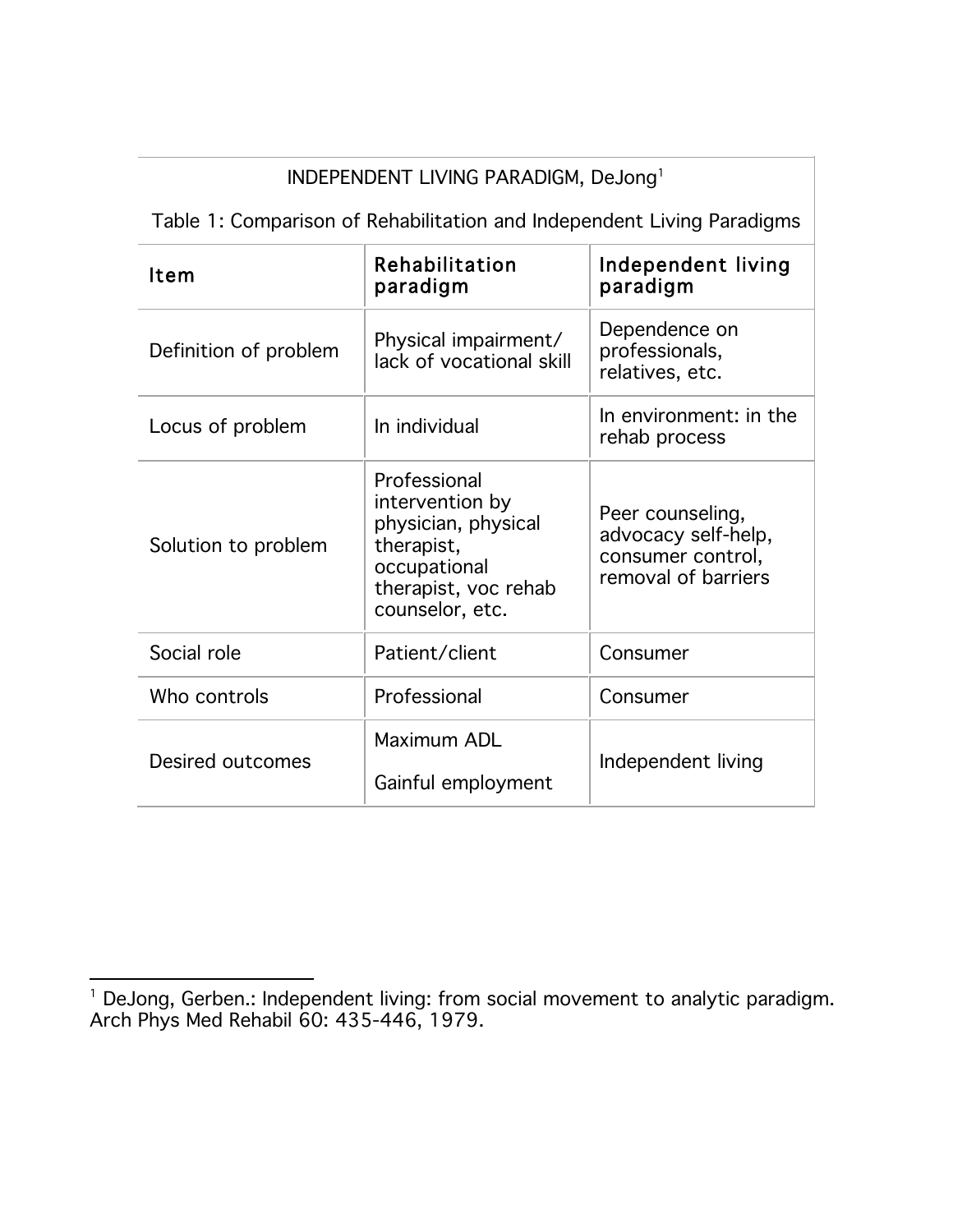# History of Independent Living

by Gina McDonald and Mike Oxford

This account of the history of independent living stems from a philosophy which states that people with disabilities should have the same civil rights, options, and control over choices in their own lives as do people without disabilities.

The history of independent living is closely tied to the civil rights struggles of the 1950s and 1960s among African Americans. Basic issues--disgraceful treatment based on bigotry and erroneous stereotypes in housing, education, transportation, and employment - and the strategies and tactics are very similar. This history and its driving philosophy also have much in common with other political and social movements of the country in the late 1960s and early 1970s. There were at least five movements that influenced the disability rights movement.

#### Social Movements

The first social movement was deinstitutionalization, an attempt to move people, primarily those with developmental disabilities, out of institutions and back into their home communities. This movement was led by providers and parents of people with devel opmental disabilities and was based on the principle of "normalization" developed by Wolf Wolfensberger, a sociologist from Canada. His theory was that people with developmental disabilities should live in the most "normal" setting possible if they were t o expected to behave "normally." Other changes occurred in nursing homes where young people with many types of disabilities were warehoused for lack of "better" alternatives (Wolfensberger, 1972).

The next movement to influence disability rights was the civil rights movement. Although people with disabilities were not included as a protected class under the Civil Rights Act, it was a reality that people could achieve rights, at least in law, as a c lass. Watching the courage of Rosa Parks as she defiantly rode in the front of a public bus, people with disabilities realized the immediate challenge of even getting on the bus.

The "self-help" movement, which really began in the 1950s with the founding of Alcoholics Anonymous, came into its own in the 1970s. Many self-help books were published and support groups flourished. Selfhelp and peer support are recognized as key points in independent living philosophy. According to this tenet, people with similar disabilities are believed to be more likely to assist and to understand each other than individuals who do not share experience with similar disability.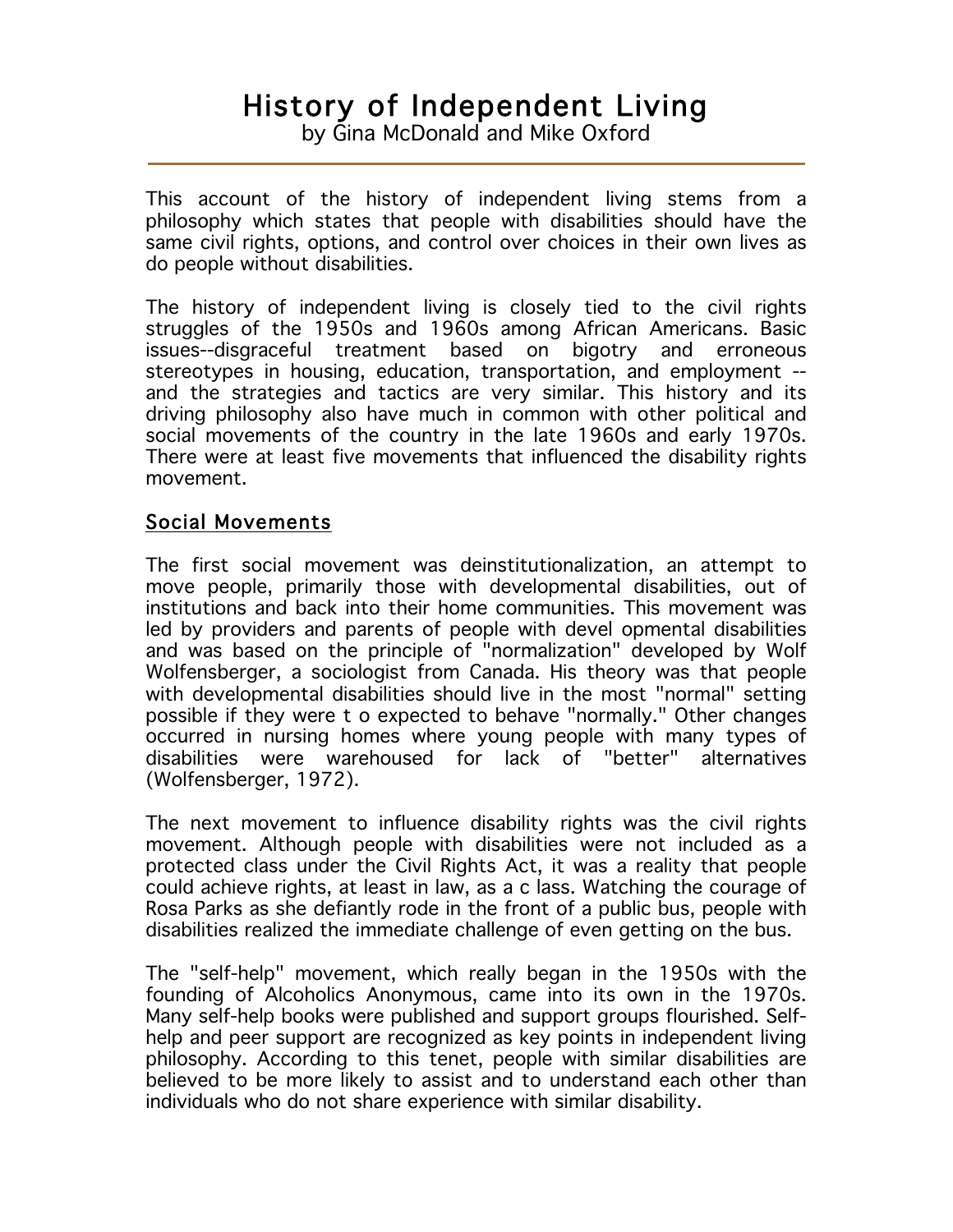Demedicalization was a movement that began to look at more holistic approaches to health care. There was a move toward "demystification" of the medical community. Thus, another cornerstone of independent living philosophy became the shift away from the au thoritarian medical model to a paradigm of individual empowerment and responsibility for defining and meeting one's own needs.

Consumerism, the last movement to be described here, was one in which consumers began to question product reliability and price. Ralph Nader was the most outspoken advocate for this movement, and his staff and followers came to be known as "Nader's Raider s." Perhaps most fundamental to independent living philosophy today is the idea of control by consumers of goods and services over the choices and options available to them.

The independent living paradigm, developed by Gerben DeJong in the late 1970s (DeJong, 1979), proposed a shift from the medical model to the independent living model. As with the movements described above, this theory located problems or "deficiencies" in the society, not the individual. People with disabilities no longer saw themselves as broken or sick, certainly not in need of repair. Issues such as social and attitudinal barriers were the real problems facing people with disabilities. The answers were to be found in changing and "fixing" society, not people with disabilities. Most important, decisions must be made by the individual, not by the medical or rehabilitation professional.

Using these principles, people began to view themselves as powerful and self-directed as opposed to passive victims, objects of charity, cripples, or not whole. Disability began to be seen as a natural, not uncommon, experience in life, not a tragedy.

# ADAPT

Wade Blank began his lifelong struggle in civil rights activism with Dr. Martin Luther King, Jr. to Selma, Alabama. It was during this period that he learned about the stark oppression, which occurred against people considered to be outside the "mainstream m" of our "civilized" society. By 1971, Wade was working in a nursing facility, Heritage House, trying to improve the quality of life of some of the younger residents. These efforts, including taking some of the residents to a Grateful Dead concert, ultimately failed. Institutional services and living arrangements were at odds with the pursuit of personal liberties and life with dignity.

In 1974, Wade founded the Atlantis Community, a model for community-based, consumer-controlled, independent living. The Atlantis Community provided personal assistance services primarily under the control of the consumer within a community setting. The first consumers of the Atlantis Community were some of the young residents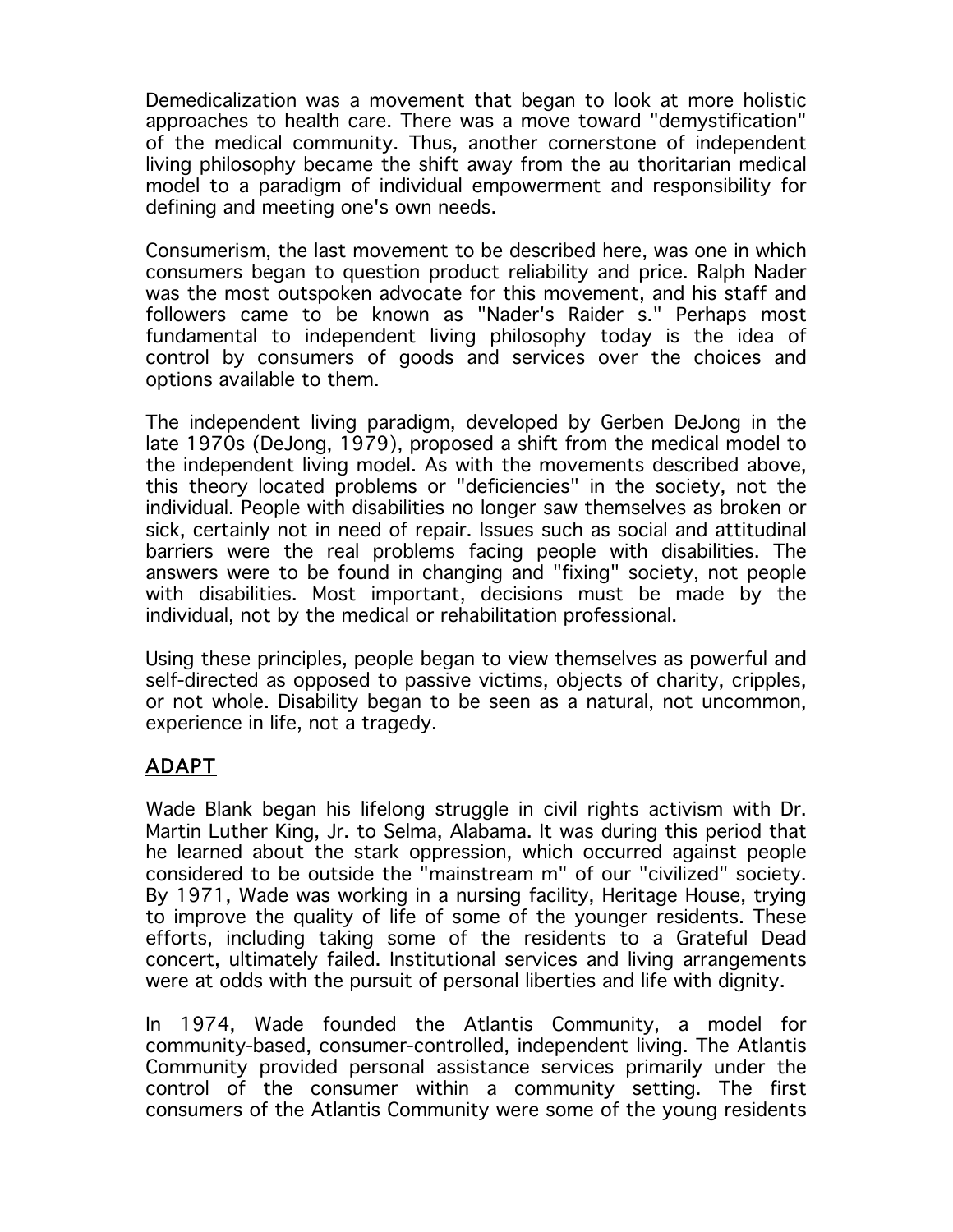"freed" from Heritage House by Wade (after he had been fired). Initially, Wade provided personal assistance services to nine people by himself for no pay so that these individuals could integrate into society and live lives of liberty and dignity. In 1978, Wade and Atlantis realized that access to public transportation was a necessity if people with disabilities were to live independently in the community. This was the year that American Disabled for Accessible Public Transit (ADAPT) was founded.

On July 5-6, 1978, Wade and nineteen disabled activists held a public transit bus "hostage" on the corner of Broadway and Colfax in Denver, Colorado. ADAPT eventually mushroomed into the nation's first grassroots, disability rights, activist organization.

In the spring of 1990, the Secretary of Transportation, Sam Skinner, finally issued regulations mandating lifts on buses. These regulations implemented a law passed in 1970-the Urban Mass Transit Act-which required lifts on new buses. The transit industry had successfully blocked implementation of this part of the law for twenty years, until ADAPT changed their minds and the minds of the nation. In 1990, after passage of the Americans With Disabilities Act (ADA), ADAPT shifted its vision toward a national system of community-based personal assistance services and the end of the apartheid-type system of segregating people with disabilities by imprisoning them in institutions against their will. The acronym ADAPT became "American Disabled for Attendant Prog rams Today." The fight for a national policy of attendant services and the end of institutionalization continues to this day.

Wade Blank died on February 15, 1993, while unsuccessfully attempting to rescue his son from drowning in the ocean. Wade and Ed Roberts live on in many hearts and in the continuing struggle for the rights of people with disabilities.

These lives of these two leaders in the disability rights movement, Ed Roberts and Wade Blank, provide poignant examples of the modem history, philosophy, and evolution of independent living in the United States. To complete this rough sketch of the histo ry of independent living, a look must be taken at the various pieces of legislation concerning the rights of people with disabilities, with a particular emphasis on the original "bible" of civil rights for people with disabilities, the Rehabilitation Act of 1973.

#### Civil Rights Laws

Before turning to the Rehabilitation Act, a chronological listing and brief description of important federal civil rights laws affecting people with disabilities is in order.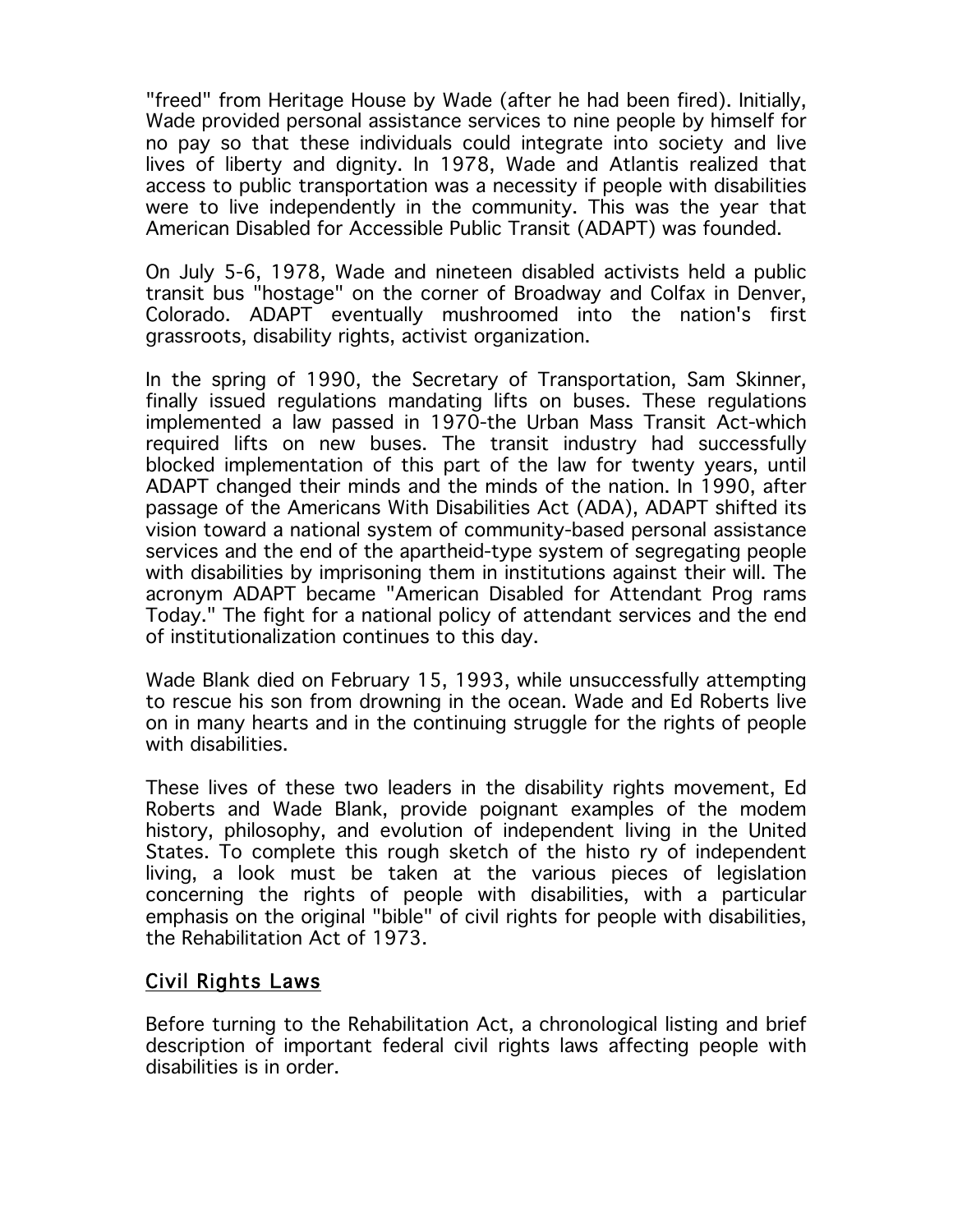• 1964

Civil Rights Act: prohibits discrimination on the basis of race, religion, ethnicity, national origin, and creed -- later, gender was added as a protected class.

• 1968

Architectural Barriers Act: prohibits architectural barriers in all federally owned or leased buildings.

• 1970

Urban Mass Transit Act: requires that all new mass transit vehicles be equipped with wheelchair lifts. As mentioned earlier, it was twenty years, primarily because of machinations of the American Public Transit Association (APTA), before the p art of the law requiring wheelchair lifts was implemented.

• 1973

Rehabilitation Act: particularly Title V, Sections 501, 503, and 504, prohibits discrimination in federal programs and services and all other programs or services receiving federal funding.

• 1975

Developmental Disabilities Bill of Rights Act: among other things, establishes Protection and Advocacy (P & A).

• 1975

Education of All Handicapped Children Act (PL 94-142): requires free, appropriate public education in the least restrictive environment possible for children with disabilities. This law is now called the Individuals with Disabilities Education Act (IDEA).

• 1978

Amendments to the Rehabilitation Act: provides for consumercontrolled centers for independent living.

• 1983

Amendments to the Rehabilitation Act: provides for the Client Assistance Program (CAP), an advocacy program for consumers of rehabilitation and independent living services.

• 1985

Mental Illness Bill of Rights Act: requires protection and advocacy services (P & A) for people with mental illness.

• 1988

Civil Rights Restoration Act: counteracts bad case law by clarifying Congress' original intention that under the Rehabilitation Act, discrimination in ANY program or service that is a part of an entity receiving federal funding -- not just the part which actually and directly receives the funding -- is illegal.

• 1988

Air Carrier Access Act: prohibits discrimination on the basis of disability in air travel and provides for equal access to air transportation services.

• 1988

Fair Housing Amendments Act: prohibits discrimination in housing against people with disabilities and families with children. Also provides for architectural accessibility of certain new housing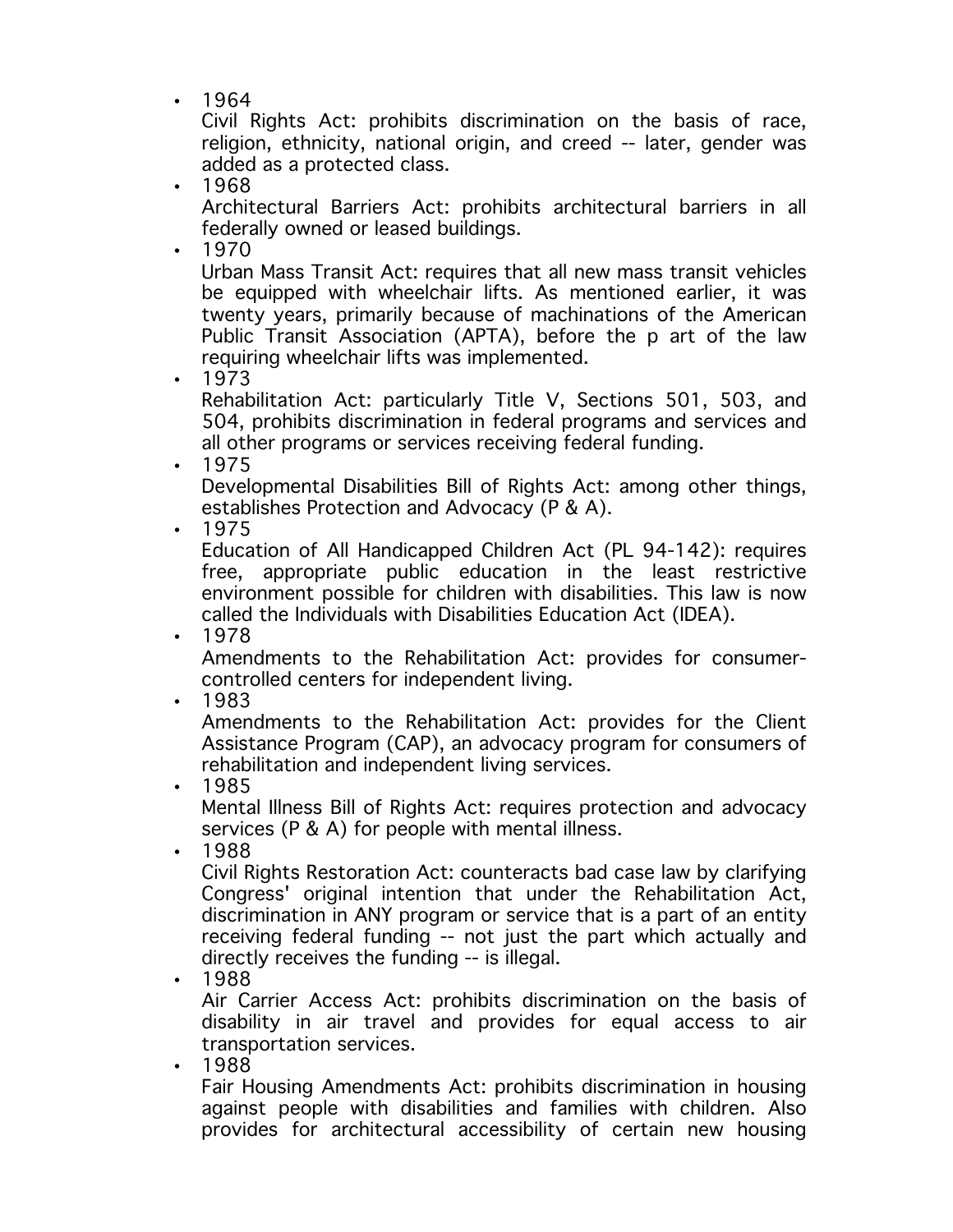units, renovation of existing units, and accessi bility modifications at the renter's expense.

• 1990

Americans with Disabilities Act: provides comprehensive civil rights protection for people with disabilities; closely modeled after the Civil Rights Act and the Section 504 of Title V of the Rehabilitation Act and its regulations.

The modern history of civil rights for people with disabilities is three decades old. An essential piece of this decades-long process is the story of how the Rehabilitation Act of 1973 was finally passed and then implemented. It is the story of the first organized disability rights protest.

#### The Rehabilitation Act of 1973

In 1972, Congress passed a rehabilitation bill that independent living activists cheered. President Richard Nixon's veto prevented this bill from becoming law. During the era of political activity at the end of the Vietnam War, Nixon's veto was not taken lying down by disability activists who launched fierce protests across the country. In New York City, early leader for disability, fights, Judy Heumann, staged a sit-in on Madison Avenue with eighty other activists.

Traffic was stopped. After a flood of angry letters and protests, in September 1973, Congress overrode Nixon's veto and the Rehabilitation Act of 1973 finally became law. Passage of this pivotal law was the beginning of the ongoing fight for implementatio n and revision of the law according to the vision of independent living advocates and disability rights activists. Key language in the Rehabilitation Act, found in Section 504 of Title V, states that:

No otherwise qualified handicapped individual in the United States shall, solely by reason of his handicap, be excluded from the participation in, be denied the benefits of, or be subjected to discrimination under any program or activity receiving fede ral financial assistance.

Advocates realized that this new law would need regulations in order to be implemented and enforced. By 1977, Presidents Nixon and Ford had come and gone. Jimmy Carter had-become president and had appointed Joseph Califano his Secretary of Health, Educati on, and Welfare (HEW). Califano refused to issue regulations and was given an ultimatum and deadline of April 4, 1977. April 4 went by with no regulations and no word from Califano.

On April 5, demonstrations by people with disabilities took place in ten cities across the country. By the end of the day, demonstrations in nine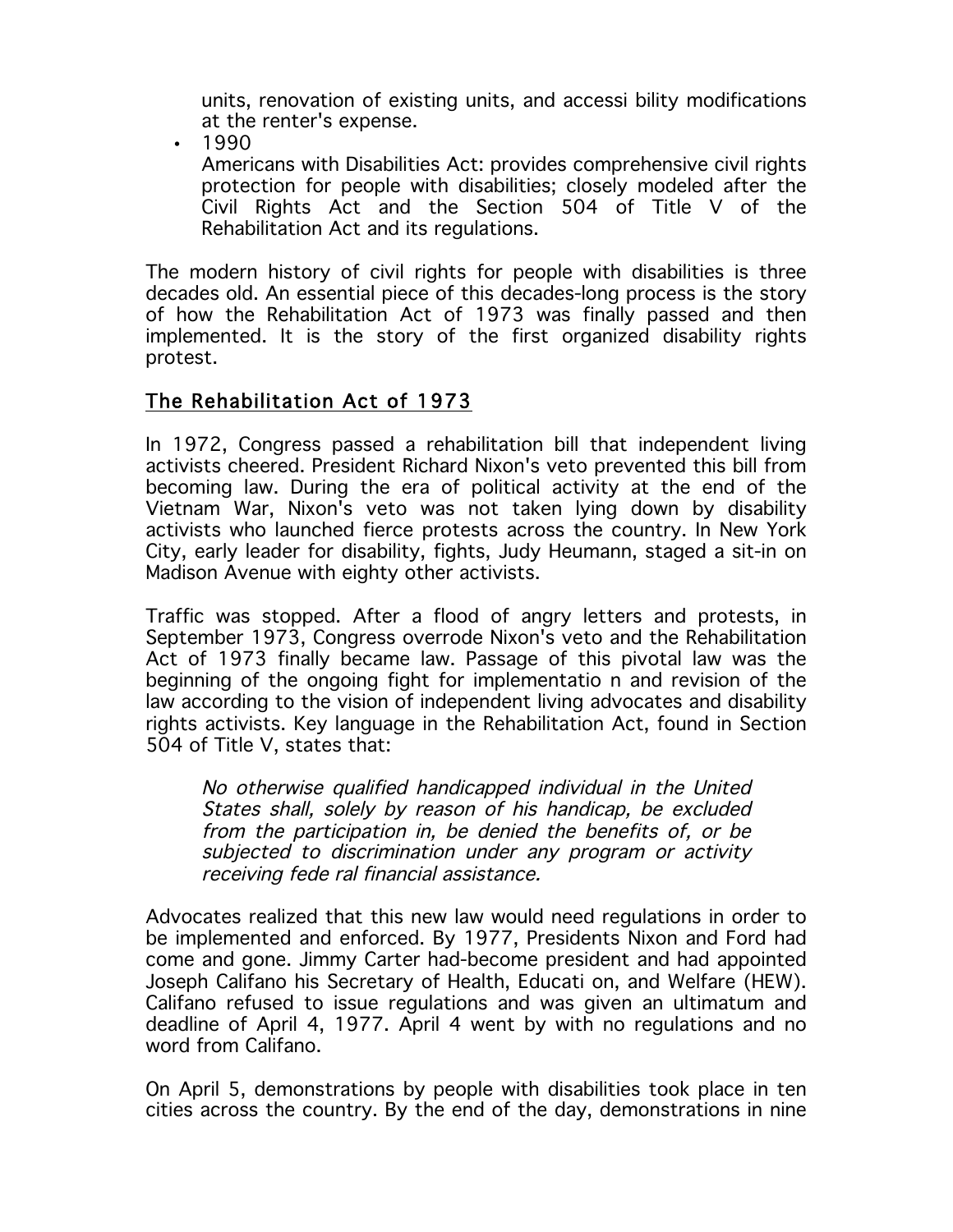cities were over. In one city, San Francisco, protesters refused to disband.

Demonstrators, more than 150 people with disabilities, had taken over the federal office building and refused to leave. They stayed until May 1. Califano had issued regulations by April 28, but the protesters stayed until they had reviewed the regulations and approved of them.

The lesson is a simple one. As Martin Luther King said,

"It is an historical fact that the privileged groups seldom give up their privileges voluntarily. Individuals may see the moral light and voluntarily give up their unjust posture, but, as we are reminded, groups tend to be more immoral than individuals . We know, through painful experience that freedom is never voluntarily given by the oppressor, it must be demanded by the oppressed."

#### Leaders in the Independent Living Movement

The history of the independent living movement is not complete without mention of some other leaders who continue to make substantial contributions to the movement and to the rights and empowerment of people with disabilities.

Max Starkloff, Charlie Carr, and Marca Bristo founded the National Council on Independent Living (NCEL) in 1980. NCEL is one of the only national organizations that is consumer-controlled and promotes the rights and empowerment of people with disabilities .

Justin Dart played a prominent role in the fight for passage of the Americans with Disabilities Act, and is seen by many as the spiritual leader of the movement today. Lex Frieden is co-founder of ILRU Program. As director of the National Council on Disab ility, he directed preparation of the original ADA legislation and its introduction in Congress.

Liz Savage and Pat Wright are considered the "mothers of the ADA." They led the consumer fight for the passage of the ADA.

There are countless other people who have and continue to make substantial contributions to the independent living movement.

#### REFERENCES

DeJong, Gerben. "Independent Living: From Social Movement to Analytic